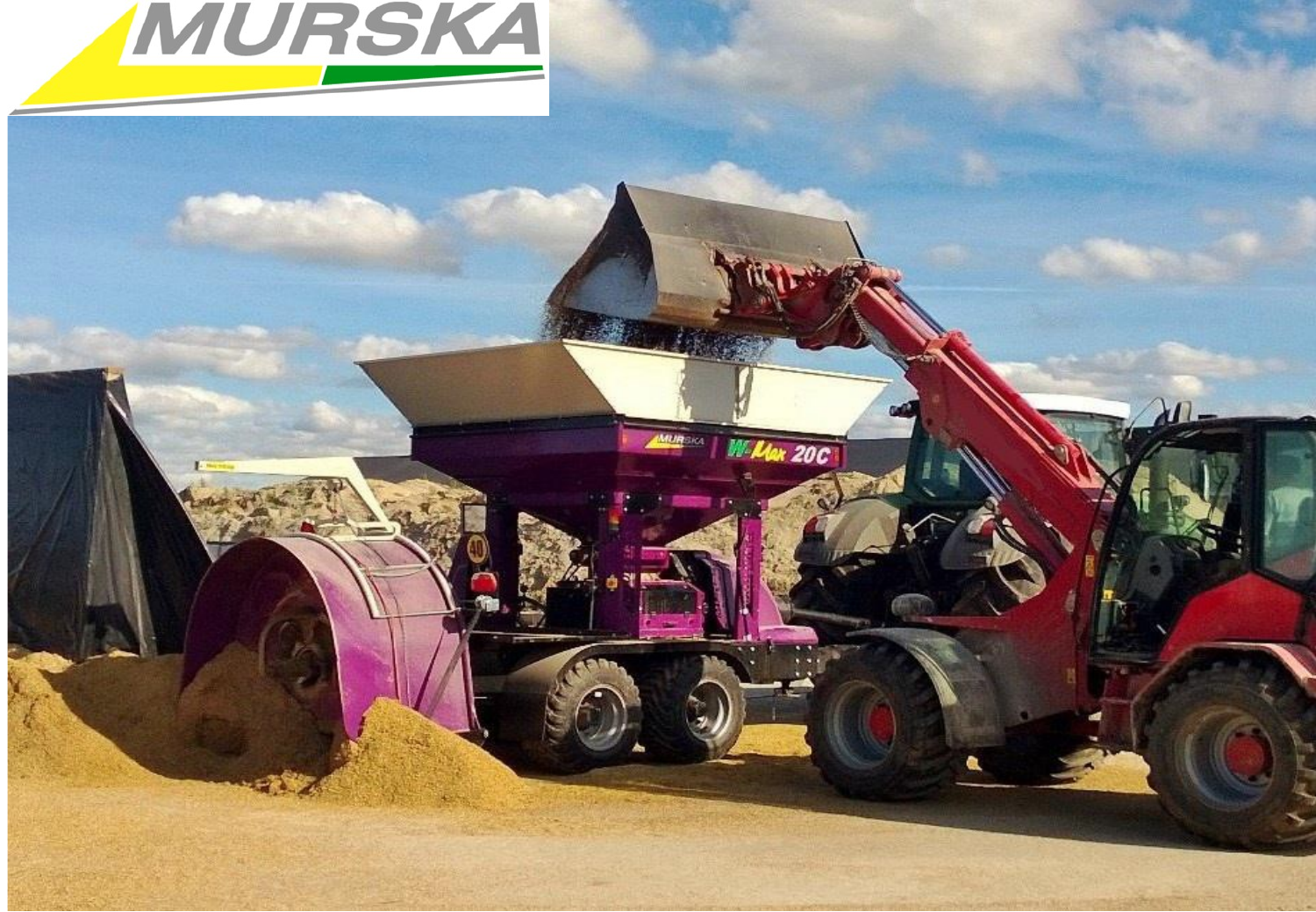# **Why it's worth to invest in crimping technology?**



## 1. Economic benefits

• Energy saving. [Open Murska energy and emission calculator.](https://www.murska.fi/murskanet/index.php?option=com_content&view=article&id=159&Itemid=789) [https://www.murska.fi/murskanet/index.php?option=com\\_content&view=article&id=159&I](https://www.murska.fi/murskanet/index.php?option=com_content&view=article&id=159&Itemid=789) [temid=789](https://www.murska.fi/murskanet/index.php?option=com_content&view=article&id=159&Itemid=789)

- Significantly lower investment costs than grain drying. Crush investment about 1/5 of the dryer investment.
- Improving work efficiency - in one step, ready-to-feed feed into a tube package.
- Silos and storage facilities are not required for storage in the tube.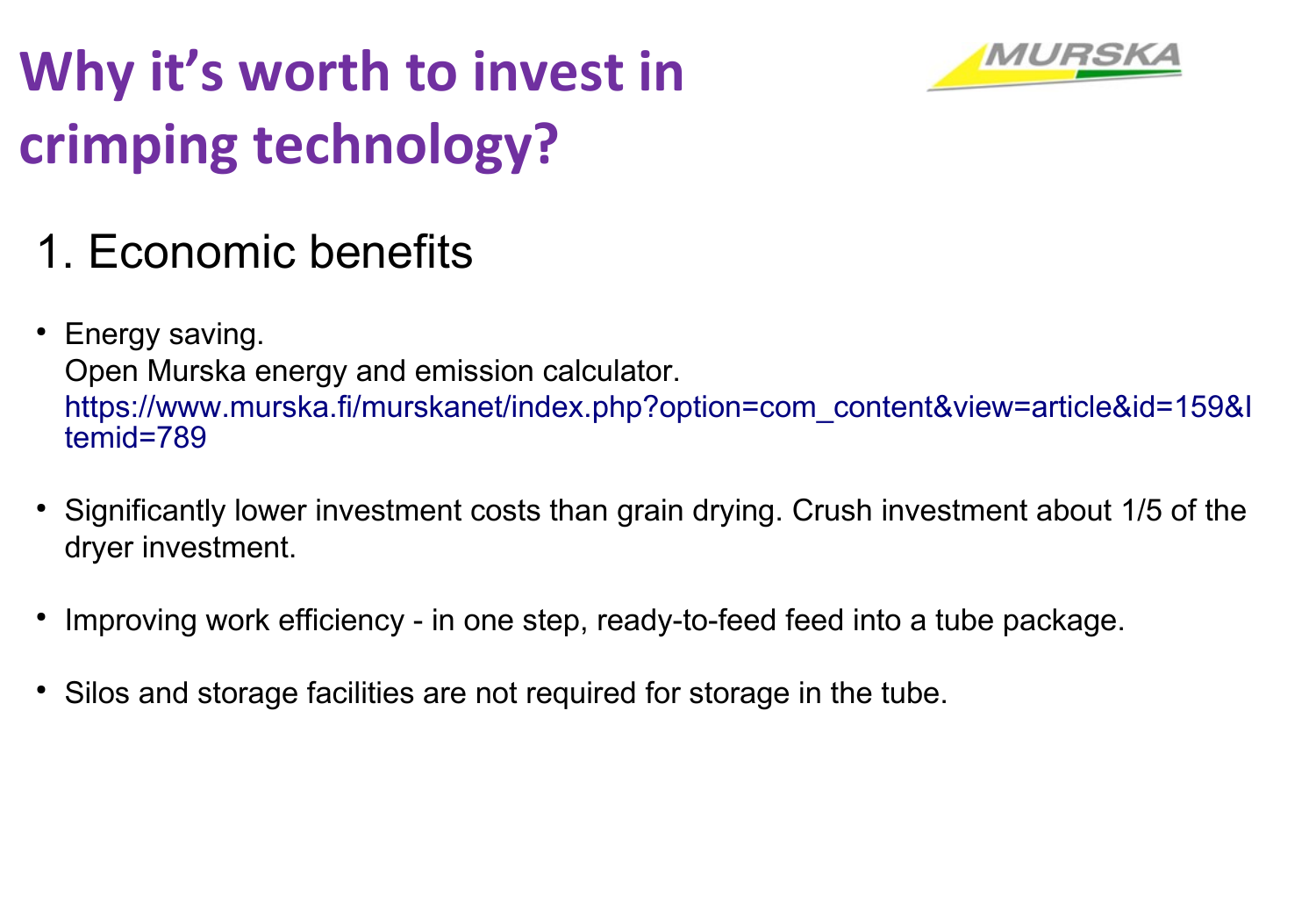### *Savings in energy costs of the crimped grain preservation method compared to grain drying*

- Example calculation from Mehtälä farm in Haapavesi, which has a Murska 4000 mill in use.
- Calculate your customer's energy savings per year using a spreadsheet.
- The energy counter can be found on the Murska website: https://www.murska.fi/murskanet/
- You can send the spreadsheet directly by email to your customer's email!



| Name/Farm                        |         |          |
|----------------------------------|---------|----------|
| Mehtälä farm, haapavesi, Finland |         |          |
| <b>Contact information</b>       |         |          |
| E-mail                           |         |          |
| example@email.com                |         |          |
| <b>Choose Language below</b>     |         |          |
| <b>EN</b>                        |         |          |
| To feeding threshed tons         | 4000    | Tn       |
| Price of fuel oil                | 0,98    | Price/L  |
| <b>Harvesting moisture</b>       | 32      | %        |
| <b>Price of preservative</b>     | 3,00    | Price/Tn |
| <b>Electricity price</b>         | 0,15    | Price/kW |
| <b>Tube price</b>                | 3,12    | Price/Tn |
| Silo covering approx.            | 0,60    | Price/Tn |
| <b>Drying and grinding</b>       |         |          |
| Drying expense/year              | 198 128 |          |
| Drying expense/ton               | 50      |          |
| Murska silo                      |         |          |
| <b>Method costs total</b>        | 22 662  |          |
| Costs/tn                         | 6       |          |
| Savings per year                 | 175 466 |          |

| Murska tube               |         |  |
|---------------------------|---------|--|
| <b>Method costs total</b> | 32742   |  |
| Costs/tn                  | R       |  |
| Savings per year          | 165 386 |  |

#### **Total CO2emissions**

| .             |        |                  |  |
|---------------|--------|------------------|--|
| Murska        | 26,05  | tCO <sub>2</sub> |  |
| <b>Drying</b> | 548,08 | tCO <sub>2</sub> |  |
|               |        |                  |  |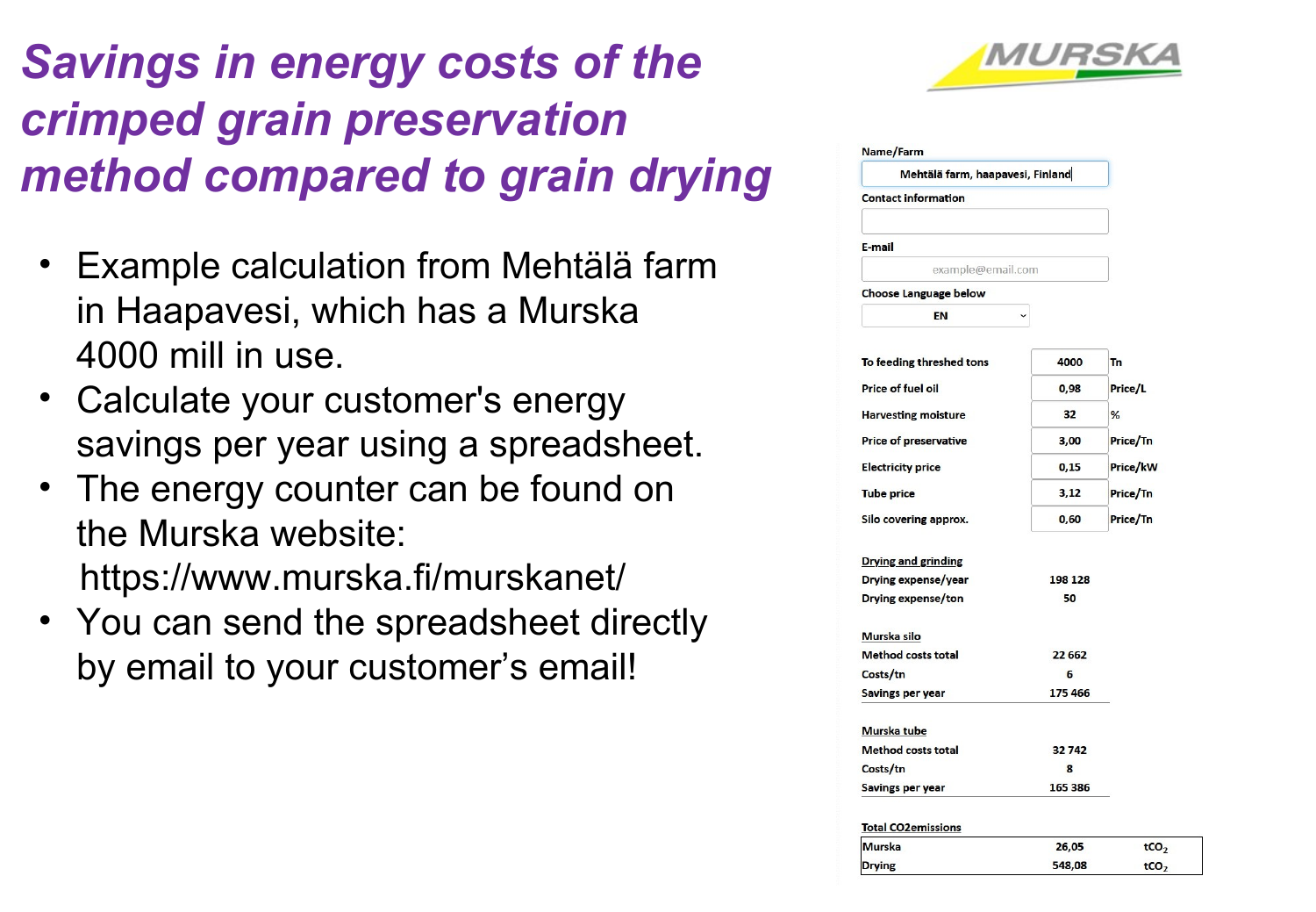# **Why it's worth to invest in crimping technology?**



### 2. Feeding and productivity benefits

- Studies show milk production increases by up to 11%.
- According to studies, the increase in beef cattle production is 6-10%.
- In addition to cattle, crushed grain can be used in feeding pigs and chickens, including broth.
- Crimped grain is better for digestion by ruminants than finer grain.
- The amount of toxins does not increase even if the grain is harvested earlier.
- Crimped grain is clearly tastier for livestock than dry grain.
- Crimped grain is especially suitable for compound feeding, it does not add moisture to the mixture and does not dust.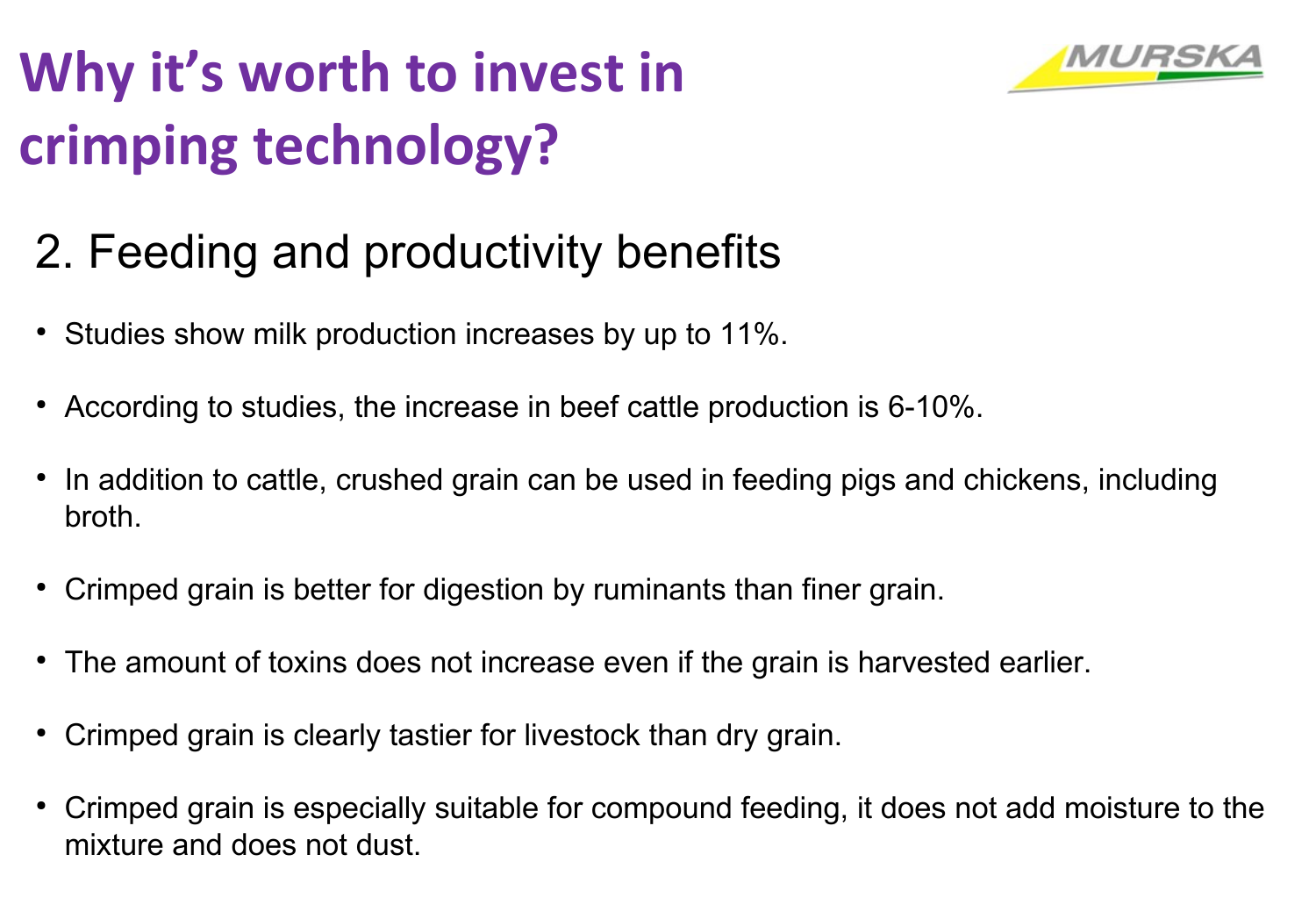# **Why it's worth to invest in crimping technology?**



### 3. Cultivation benefits

- The crimped grain method minimizes the risk of weather
- The choice of earlier and more productive varieties enhances cultivation
- Crimped grain also enables the cultivation of mixed grains
- The operating time of the combine capacity is extended and the operation becomes more efficient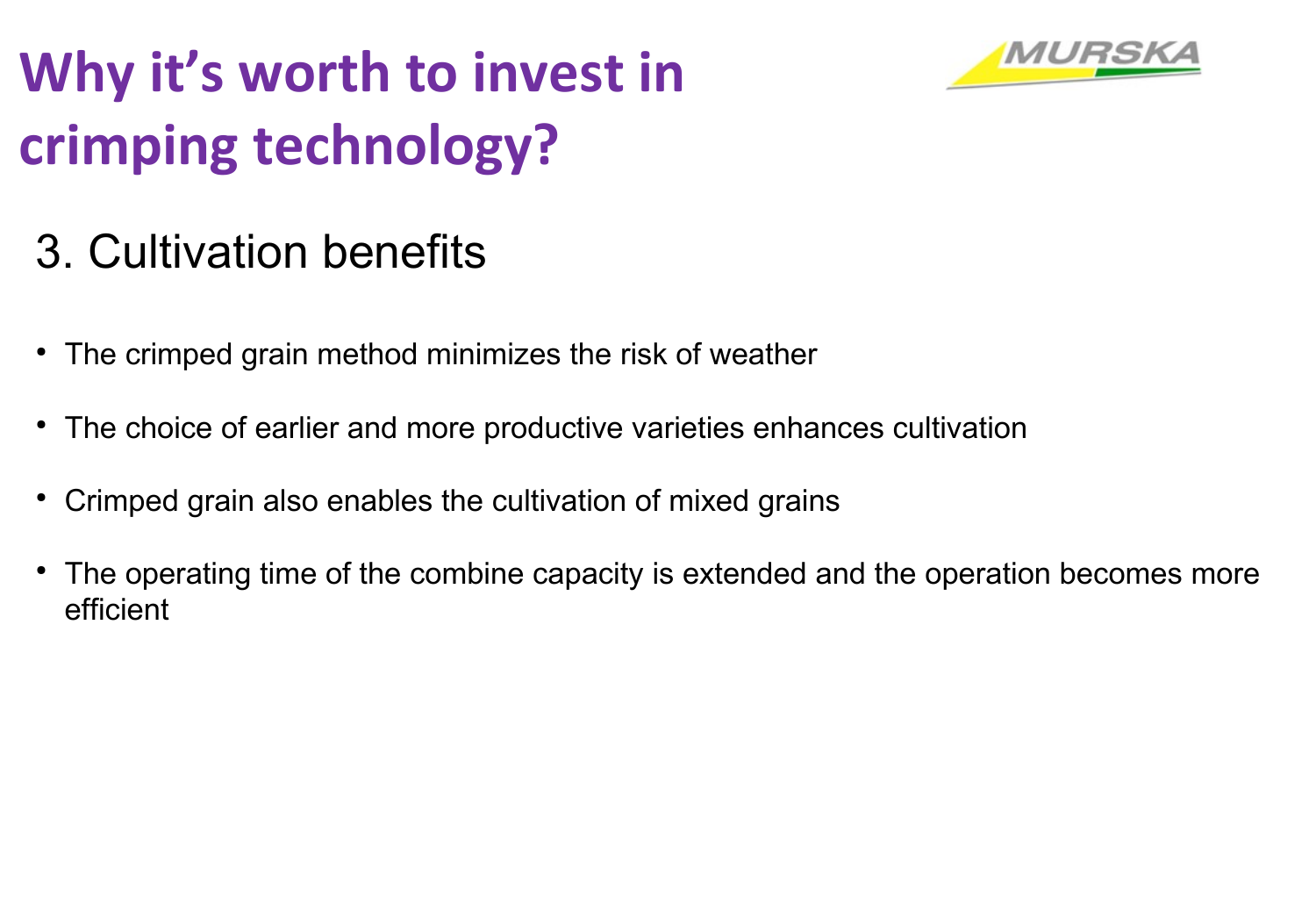# Effects on livestock Ruminants

- Beef cattle grow on crimped grain as well as on dried grain. In some experiments, growth results and feed efficiency have even been better than dried grain.
- According to the test results, crimped grain is well suited as feed for dairy cows.
- The dry matter composition, digestibility and feed value of crimped grain are the same as that of dried grain.
- Due to its high moisture content, the quantities of crimped grain to be distributed in compound feed and on the feeding table must be higher than in dried grain.
- Otherwise, crushed grain can be used like dry grain and can completely replace dried grain

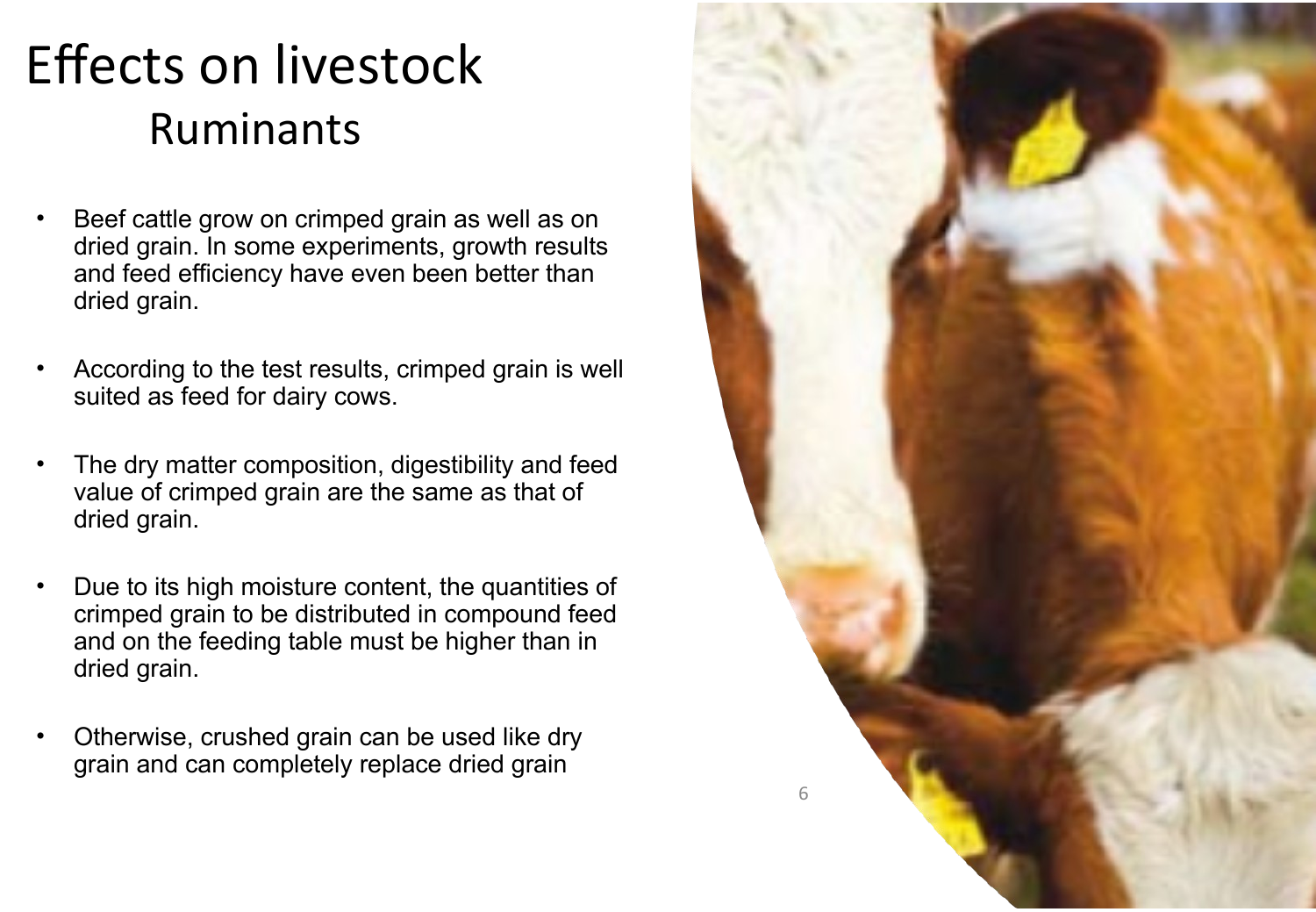#### Poultry

- Crimped barley without further processing is a tasty feed for poultry as well.
- The growth results in broilers have been at least equal to those of dried grain, but the feed efficiency has mostly been better. This is due to the energy value of crimped grain, which is about 25% better than dried grain.
- The change in energy value is due to the degradation of ß-glucan during storage, which reduces the viscosity that impairs digestibility.
- In terms of energy value, crimping achieves the same advantage as enzyme addition.
- Crimped preservation also somewhat improves the digestibility of total amino acids. Of the individual amino acids, the digestibility of barley lysine and threonine has been better in experiments than dried grain, but in contrast, there is no difference in the digestibility of sulfurcontaining amino acids.
- The phosphorus digestibility of grain preserved in crimped grain is also higher than that of grain dried in poultry.

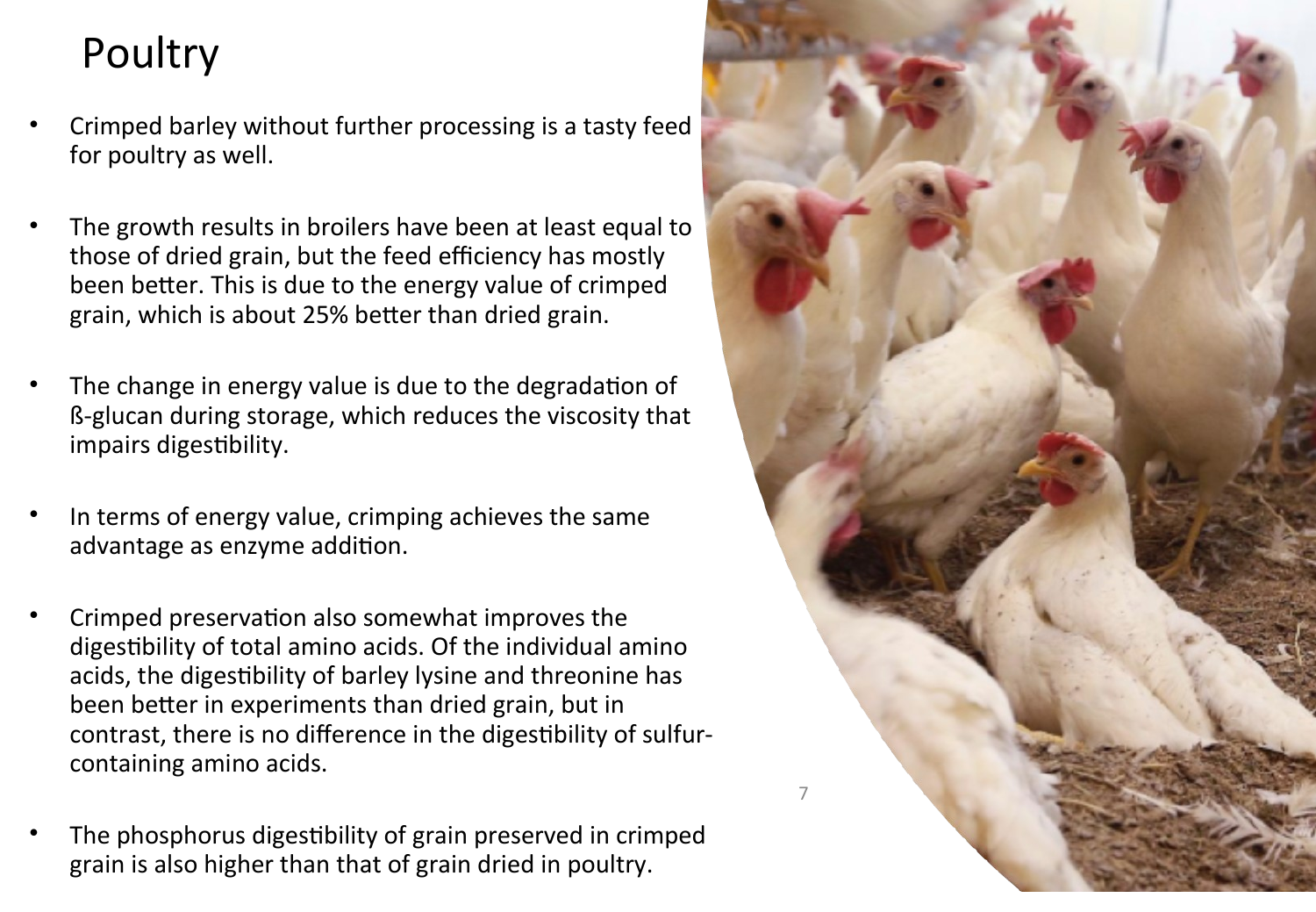#### Pigs

- For pigs, crimped grain is also useful as such and is particularly well suited for broth feeding.
- In practice, the variation in dry matter content can be 8-10% without significant differences in growth results or feed efficiency.
- The vitamin E content of crimped grain is lower than that of dried grain, so it is worth taking care of its supplementation in feeding.

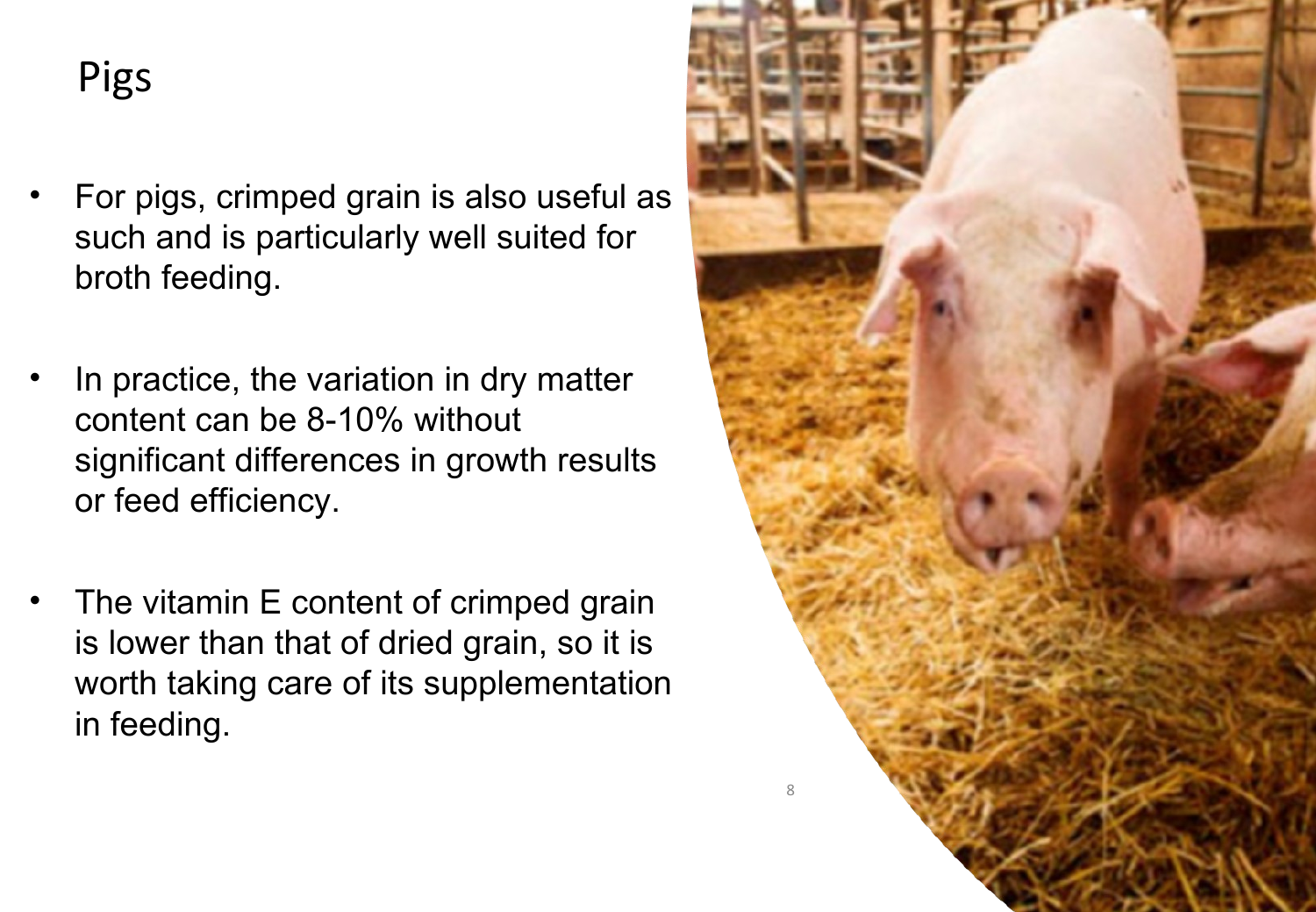

9

# *The benefits of crimping in a nutshell*

- No drying costs
- Lower labor costs
- Tasty safe and healthy feed
- Harvest is about 2-3 weeks earlier, when the nutrient content is at its peak and the mold levels are at a minimum
- Crimped barley has a 25% better energy value for poultry compared to dried grain
- With crushed corn, the milk yield of dairy cattle can be up to 11% better